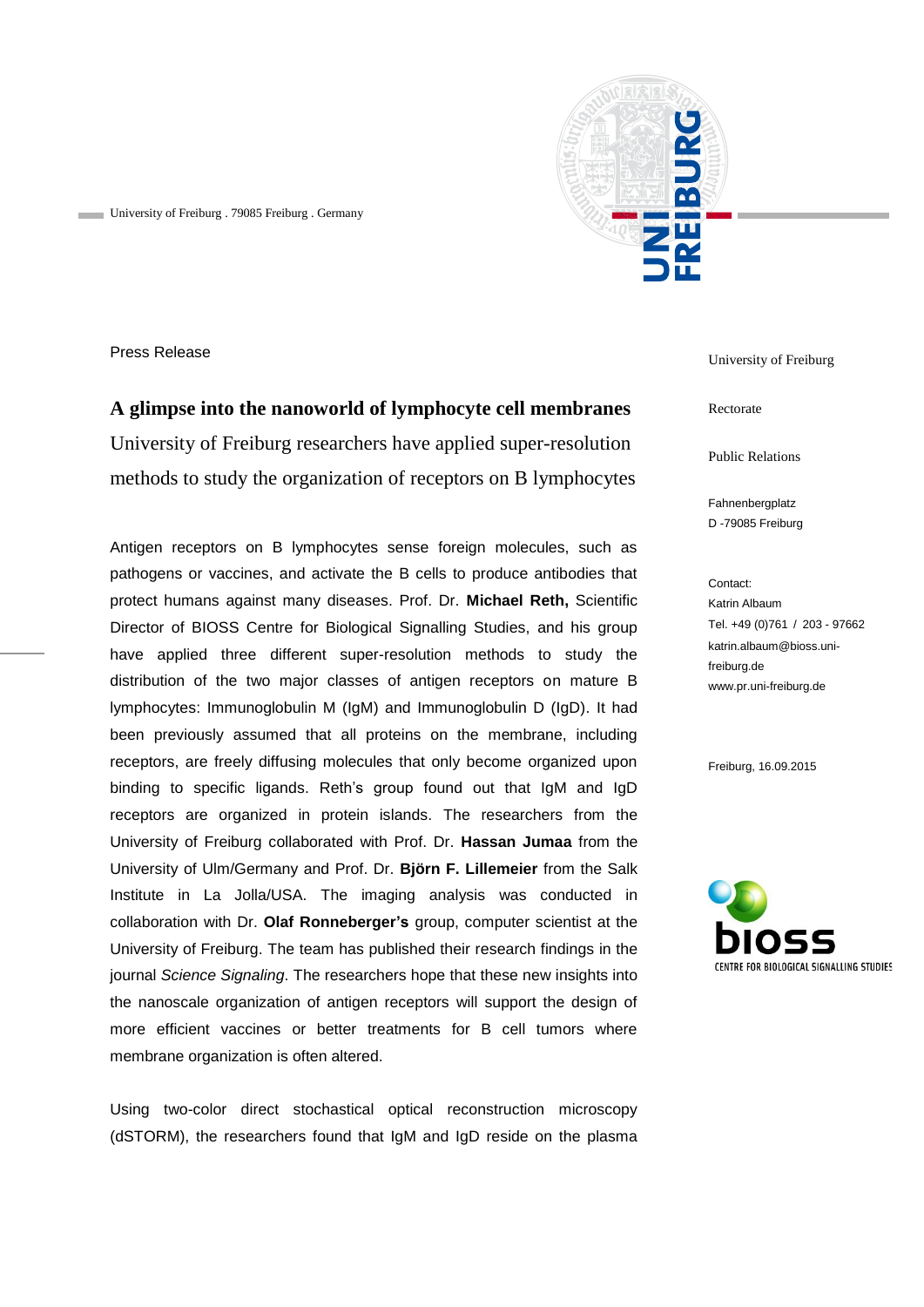membrane of resting B cells in separated protein islands of approximately 2 150 and 240 nanometers (nm), respectively. This class-specific compartmentalization of the antigen receptors is also detected by transmission electron microscopy (TEM) and Fab-based proximity-ligation assay (Fab-PLA) studies. Upon B cell activation, the IgM and IgD protein islands became smaller and the two classes of receptors are now found in close proximity to each other.

These studies provide direct evidence for the nanoscale compartmentalization of the lymphocyte membrane. Furthermore, they suggest that upon B cell activation, the different IgM and IgD protein islands form nano-synapses which allow the exchange of lipids and proteins. This could explain how the IgM class antigen receptors find contact to Raftassociated lipids and proteins. The association of IgM with these lipids is a well-known hallmark of B cell activation.

Michael Reth is professor of molecular immunology at the Institute of Biology III at the University of Freiburg and speaker of the Cluster of Excellence BIOSS Centre for Biological Signalling Studies. **Palash Maity**, lead author of the study, is a postdoc at BIOSS and at the Max Planck Institute of Immunobiology and Epigenetics in Freiburg. Olaf Ronneberger is working at the Institute of Computer Science. Ronneberger and Hassan Jumaa are both members of BIOSS Centre for Biological Signalling Studies. This study is part of the BIOSS nanoscale explorer program (BiNEP), which is a focus topic in the BIOSS-2 research program. In this program, BIOSS is developing methods to better understand the nanoworld of signaling processes, beyond the 250 nm diffraction limit of visible light.

## **Original publication:**

Palash Chandra Maity, Amy Blount, Hassan Jumaa, Olaf Ronneberger, Björn F. Lillemeier and Michael Reth (2015). B cell antigen receptors of the IgM and IgD classes are clustered in different protein islands that are altered during B cell activation. Science Signaling 8, Issue 394. DOI: [10.1126/scisignal.2005887](http://stke.sciencemag.org/content/8/394/ra93)

The University of Freiburg achieves top positions in all university rankings. Its research, teaching, and continuing education have received prestigious awards in nationwide competitions. Over 24,000 students from 100 nations are enrolled in 188 degree programs. Around 5,000 teachers and administrative employees put in their effort every day – and experience that family friendliness, equal opportunity, and environmental protection are more than just empty phrases here.